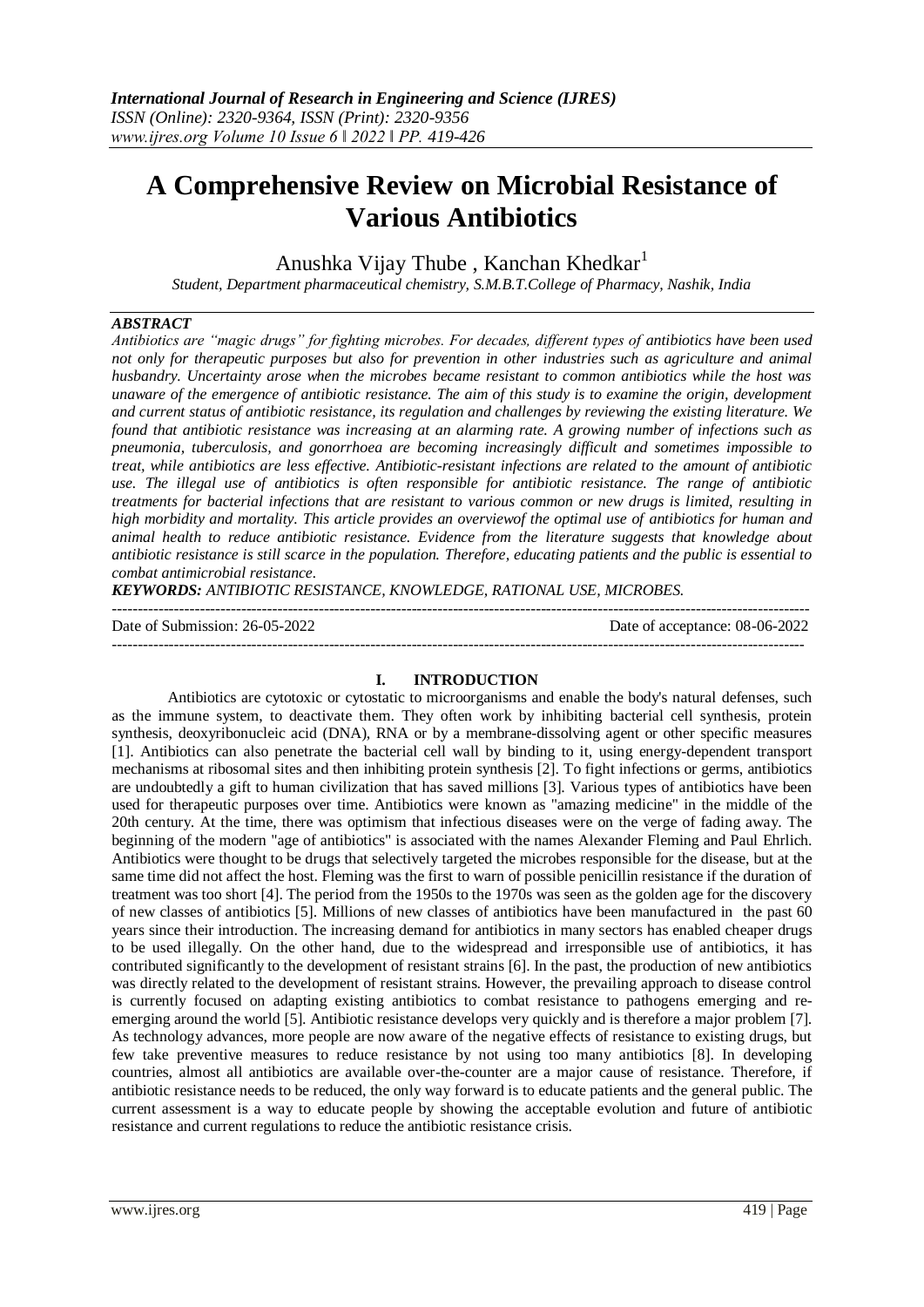#### **II. ORIGIN OF ANTIBIOTIC RESISTANCE**

Antibiotic resistance has been reported when a drug loses its ability to effectively inhibit bacterial growth. In the presence of therapeutic antibiotic concentrations, bacteria become "resistant" and continue to multiply [9]. If bacteria multiply in the presence of antibiotics, the bacteria are said to be resistant. Antibiotics are usually effective against them, but as the germs become less sensitive or resistant, they need a higher than usual concentration of the same drug to work. The emergence of antibiotic resistance was observed shortly after the introduction of new antimicrobial compounds [10]. Antibiotic resistance can occur as natural selection process in which nature ensures that all bacteria have a low level of resistance

One study confirmed that sulfamethoxazole, trimethoprim (TMP-SMZ), ampicillin and tetracycline, which were common yesterday, no longer play a role in the treatment of non- cholera diarrhoea in Thailand . At the same time, another study in Bangladesh showed the effectiveness of the same drugs in their effective treatment . In the fight against infections, resistances were recorded even before antibiotics were used [13] . The illegal use of antibiotics leads to resistance to germs. Since the introduction of sulfonamides in 1937, the

development of specific mechanisms of resistance has led to their therapeutic application.



Fig 1: Origin of Antibiotic resistance

In the 1930s, however, resistance to sulfonamides was reported that showed a similar resistance mechanism that is still active more than 80 years later [6]. During six years of aminoglycoside production, aminoglycoside-resistant strains of Staphylococcus aureus were developed [14]. Methicillin was introduced in 1961 and was the first type of penicillinase-resistant semi-synthetic penicillin that was directed against Staphylococcus aureus-producing penicillinase strains. However, resistance to methicillin was reported shortly after onset [15]. Although fluoroquinolones were introduced in the 1980s to treat gram-negative bacterial diseases, it was later shown that these drugs were also used to treat gram-positive infections [16]. Clinical isolates of vancomycin-resistant Staphylococcus aureus (VRSA) were last discovered in 2002, 44 years after the introduction of vancomycin [17]. Antibiotics used inagriculture are often similar or similar to clinically used antibiotics [18], and this overuse can also lead to drug resistance. The food chain can be seen as the main route of transmission of antibiotic-resistant bacteria between animals and humans [19]. In some industrialized countries, animals are given antibiotics with food or water, or through injections, which may be responsible for the development of antimicrobial resistance to this particular antibiotic [18].

For example, the use of antibiotics in animal feed as growth stimulants increases antibiotic resistance [20]. Recent evidence suggests that poultry or pigs could be a potential source of quinolone resistance to E. coli in rural Barcelona, where four children have been identified as carriers of the organism. However, these children were never exposed to quinolones. [21]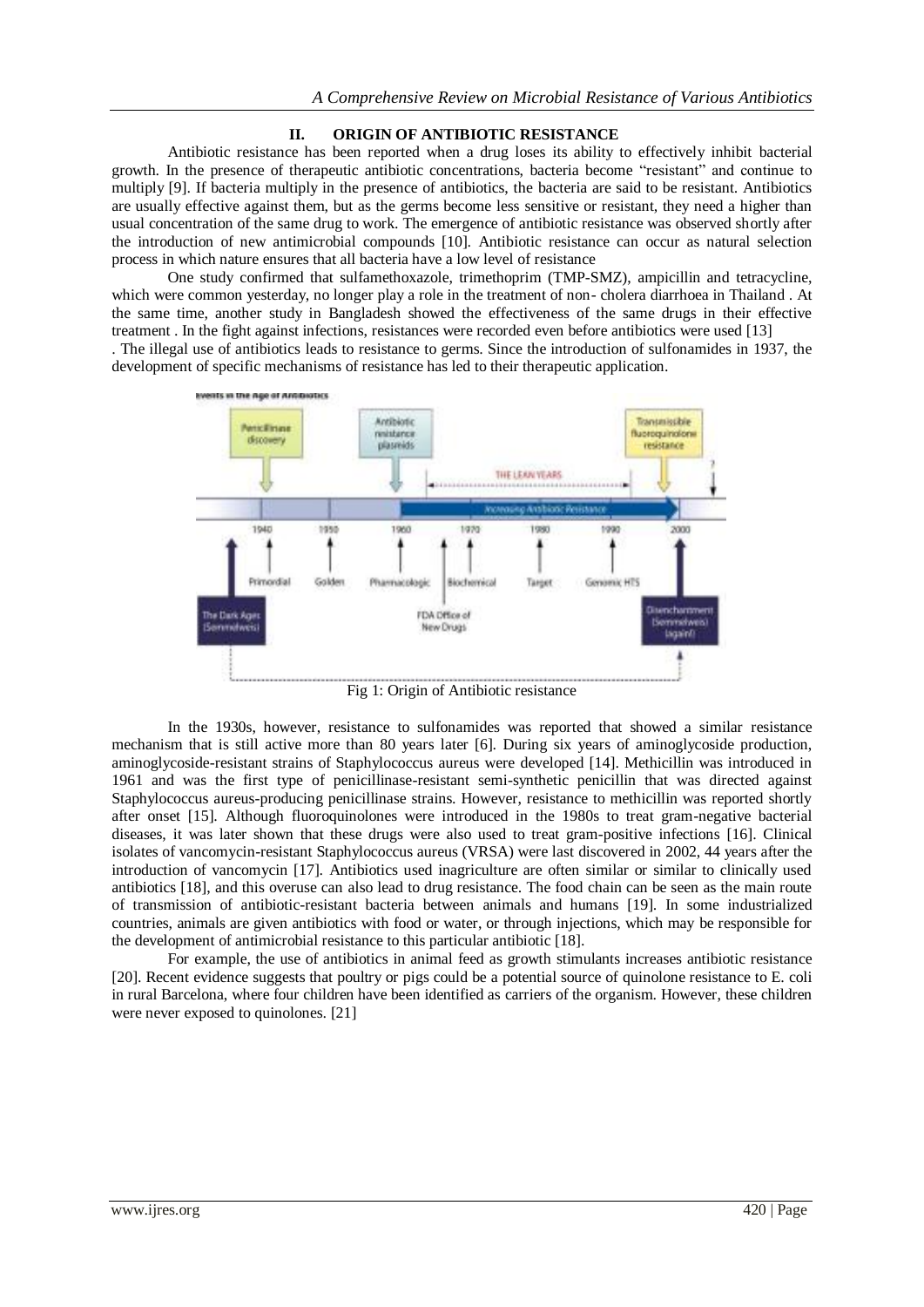

**Fig 2 : Dramatic increase of antibiotic resistance between 1981 and 2001**

## **2.2 Intrinsic Resistance**

Internal resistance refers to the presence of genes in the bacterial genome that can produce a resistance phenotype, i.e. H. a primary or semi-resistant resistance. Different genera, species, strains, etc. display a wide range of phenotypes of the antibiotic response. Since the turn of the millennium, the availability of genomelevel mutagenesis techniques and the rapid sequencing of the bacterial genome have uncovered several potential / inherent genetic functions in bacteria that can lead to drug-resistant phenotypes in the clinical setting. For example, a common genetic approach to improving antibiotic resistance is gene amplification, particularly for resistance to sulfonamides and trimethoprim. These studies provide good evidence of what can happen in the future. The phenotypic analysis of partially or "completely" missing gene libraries by saturated mutations enables bacterial genomes to identify specific mutations that cause hypersensitivity reactions to antibiotics. It is believed that overexpression of the relevant wild-type gene could develop a resistance phenotype. Such predictive studies have been carried out on a range of organisms and have led to the prediction of new classes of resistance. This type of analysis was first performed using a partial mutant library of Acinetobacter baylyi. A more comprehensive review of QE disease. The gene library of the Gypsy mutants identified a total of 140 different isolates that were highly sensitive to a large number of different classes of antibiotics. Studies have been carried out on Pseudomonas aeruginosa. Many of the possible identified "sensitivity genes", such as genetically recessive genes, may not lead to the resistance phenotype. However, these methods identify potential r genes and provide information about the biology of resistance systems. An RNA microarray analysis of the effects of antibiotics provided similar prognostic information. Put simply, an increase in the copy number of antibiotic target genes by titration can lead to a decrease in the intracellular concentration of the inhibitor. Yassin and Mankin used a mutant method to identify potential target sites for ribosomal function inhibitors. RRNA studies have identified a number of RNA fragments tha could be new targets for small-molecule translation inhibitors. Such innovative analyzes show that many potential drug targets have not yet been used for antimicrobial discoveries despite suggestions to the contrary. Reliable predictions of resistance - and appropriate action - will be a valuable approach to extending the life of antibiotics

## **2.3 The Resistome**

It has long been known that antibiotic-resistant bacterial strains can be isolated by covering environmental bacteria in the laboratory on media containing antibiotics. This is not surprising to antibioticproducing actinomycetes, since most of them have genes that encode resistance to the compounds they produce. In many cases, resistance mechanisms have been identified and demonstrated as specific enzymatic changes in antibiotics. Streptococcal fungi have long been known to produce a variety of beta-lactamases, which may be the source of some clinical forms of beta-lactam resistance  $[17, 12]$ . As mentioned earlier, the ecological species Kluyvera was the source of the CTX-M genes. In other cases, the resistance of organisms that produce their products based on flow regimes has been determined. Several mechanisms of resistance, such as those found in the tetracycline product Streptomyces rimosus, are replicated in the production of bacteria. Based on biochemical and genetic similarities, these resistance mechanisms predict mechanisms that would later be found in antibiotic-resistant pathogens. In a new and comprehensive approach to quantifying peripheral phenotype  $r /$ density genes, Wright et al. a group of spore-forming actinomycetes (consisting of several known antibioticproducing strains) for resistance to 21 different antibiotics. Many strains were resistant to an average of 7 or 8 antibiotics. He was a bit resilient by nature. The enumeration of R genes in nature is called resistant environmental antibiotics <sup>[17, 15]</sup>. Obviously, different environments are expected in terms of the number and type of resistance. The group identified new mechanisms of resistance as well as several mechanisms that are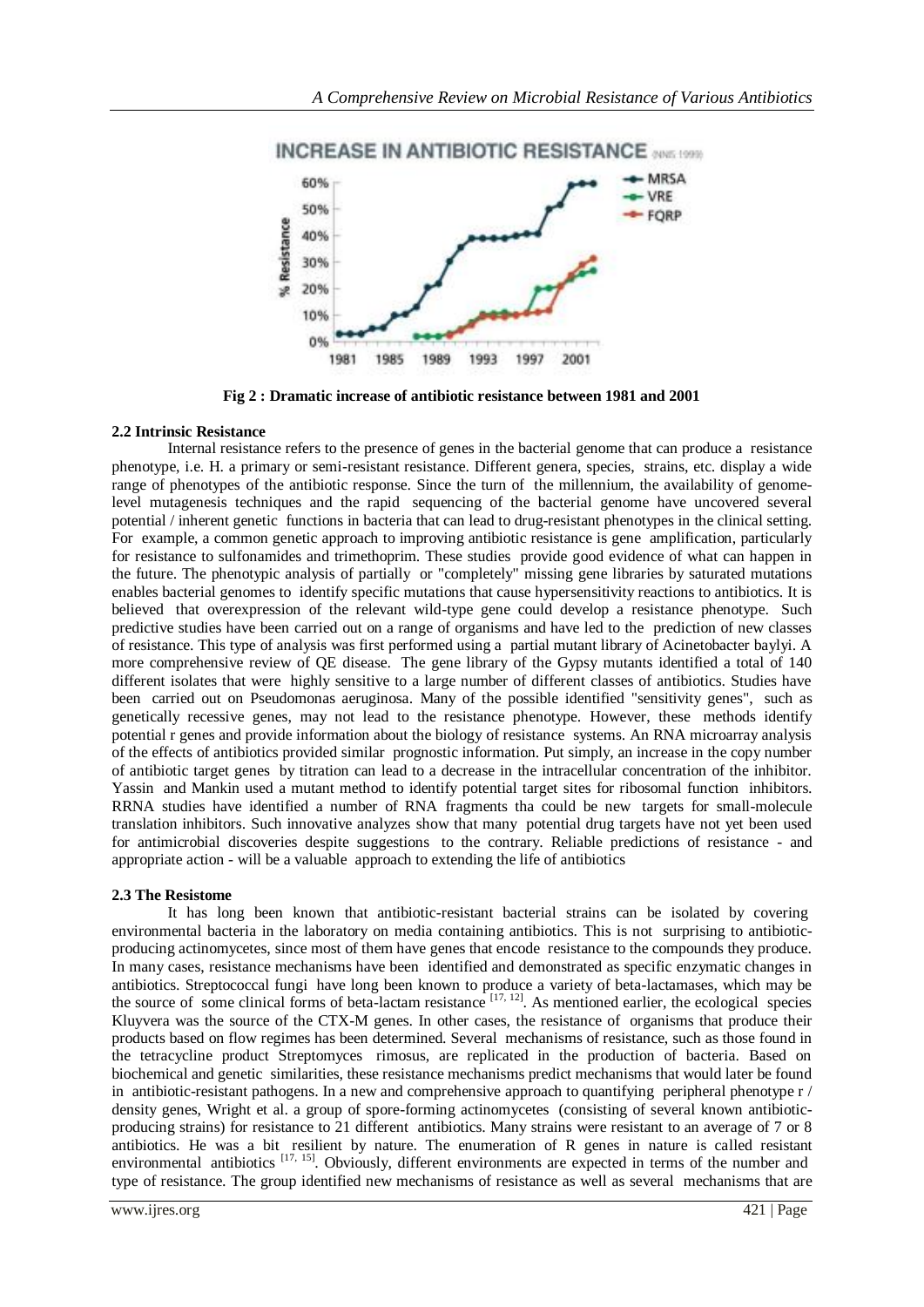related to those in pathogens. This is the best evidence of the existence of a wide range of genes in the environment that have the potential to capture and express them as determinants of resistance to overused inhibitors. However, more studies are needed to establish a strong link between the environment and the clinic <sup>[30]</sup>. Similar studies on other antibiotic-producing bacteria such as Bacillus, Pseudomonas, cyanobacteria, and the extended family of actinomycetes, a genetic group that produce many small molecules, will be of great value to our understanding of nature. From r genes that occur in nature.

## **2.4 The Subsistome**

By screening soil bacteria for biochemical processes that destroy or inactivate antibiotics, Dantas et al. an approach that supplemented the approach of DCosta *et al* <sup>[36]</sup>. Hundreds of strains were randomly isolated from 11 different urban and rural soils and tested for their ability to live or grow with one or more 18 different antibiotics as the sole source of carbon and nitrogen. Perhaps surprisingly, several strains were isolated that grew effectively on popular antimicrobial agents including aminoglycosides, fluoroquinolones, and other classes. Most of the strains identified in this study were proteobacterial and more than 40% of the strains were Burkholderia spp. Pseudomonas is also shown well. It is clear that the breakdown pathways responsible for the digestion of antibiotics in nature are a rich source of potential resistance factors. Additional studies should reveal new mechanisms of resistance to most classes of antibiotics. Work on antibiotic degrading bacteria was reported in the 1970s, but Dantas et al. was examined.

## **Metagenomic Analyses of Environmental Samples**

Simulation, PCR, and gene expression techniques have been used to identify natural genes in randomly recombinant clones derived from soil and sediment bacterial DNA libraries [3, 29]. One potential problem is that the determination of functional resistance requires epigenetic expression (transcription and translation) of genes that have been cloned into a heterogeneous host. So far only E. coli has been used. Some r genes have been identified, but we are surprised that several genes can be found using a wide range of expression and host systems. The next global sequencing approach by DCosta et al. and Dantas et al. <sup>[36]</sup> suggests that this number could have been large.

Taken together, these studies confirm the existence of multiple antibiotic genes and potential mechanisms in nature. Many questions remain. The role of these environmental reservoirs in the development of hypothetical clinical resistance and the primary metabolic functions of proto R genes in microbial assemblies are still unknown.

## **2.5 Metagenomic Analyses of Environmental Samples**

Simulation, PCR, and gene expression techniques have been used to identify natural genes in randomly recombinant clones derived from soil and sediment bacterial DNA libraries  $[3, 29]$ . One potential problem is that the determination of functional resistance requires epigenetic expression (transcription and translation) of genes that have been cloned into a heterogeneous host. So far only E. coli has been used. Some r genes have been identified, but we are surprised that several genes can be found using a wide range of expression and host systems. The next global sequencing approach by DCosta et al. and Dantas et al. [36] suggests that this number could have been large.

Taken together, these studies confirm the existence of multiple antibiotic genes and potential mechanisms in nature. Many questions remain. The role of these environmental reservoirs in the development of hypothetical clinical resistance and the primary metabolic functions of proto R genes in microbial assemblies are still unknown. We have little or no evidence that any of the potential genes identified in these environmental studies have been mobilized in pathogenic bacteria and expressed as resistant phenotypes. When the concentration of antibiotic compounds in natural environments is essentially undetectable.

## **III. Resistance Due to Anthropogenic Activities**

The dominant role of human activity, unlike the generation of environmental reservoirs, is not antibiotic resistance. Since 1940, an increase in dynamic and clinical antibiotics has been used in the environment and are widely distributed and guaranteed constant pressures and maintain pressure populations in all environments. It is difficult to make detailed statistics on the antimicrobial values produced by the pharmaceutical industry (not in favor of pharmaceutical companies to provide this information), but it can be estimated that many of the millions of antibiotics in the past half are spent on the biosphere have a century since only available data appears that antibiotics produce antibiotics that naturally occur in its main environment. We must assume that commercial production ensures the vast majority of antibiotics in the vital ocean. The numbers of replacement applications of anti-microbial agents are:

(1) Increase in growth / preventive use of animals

(2) The use of human therapy / preventive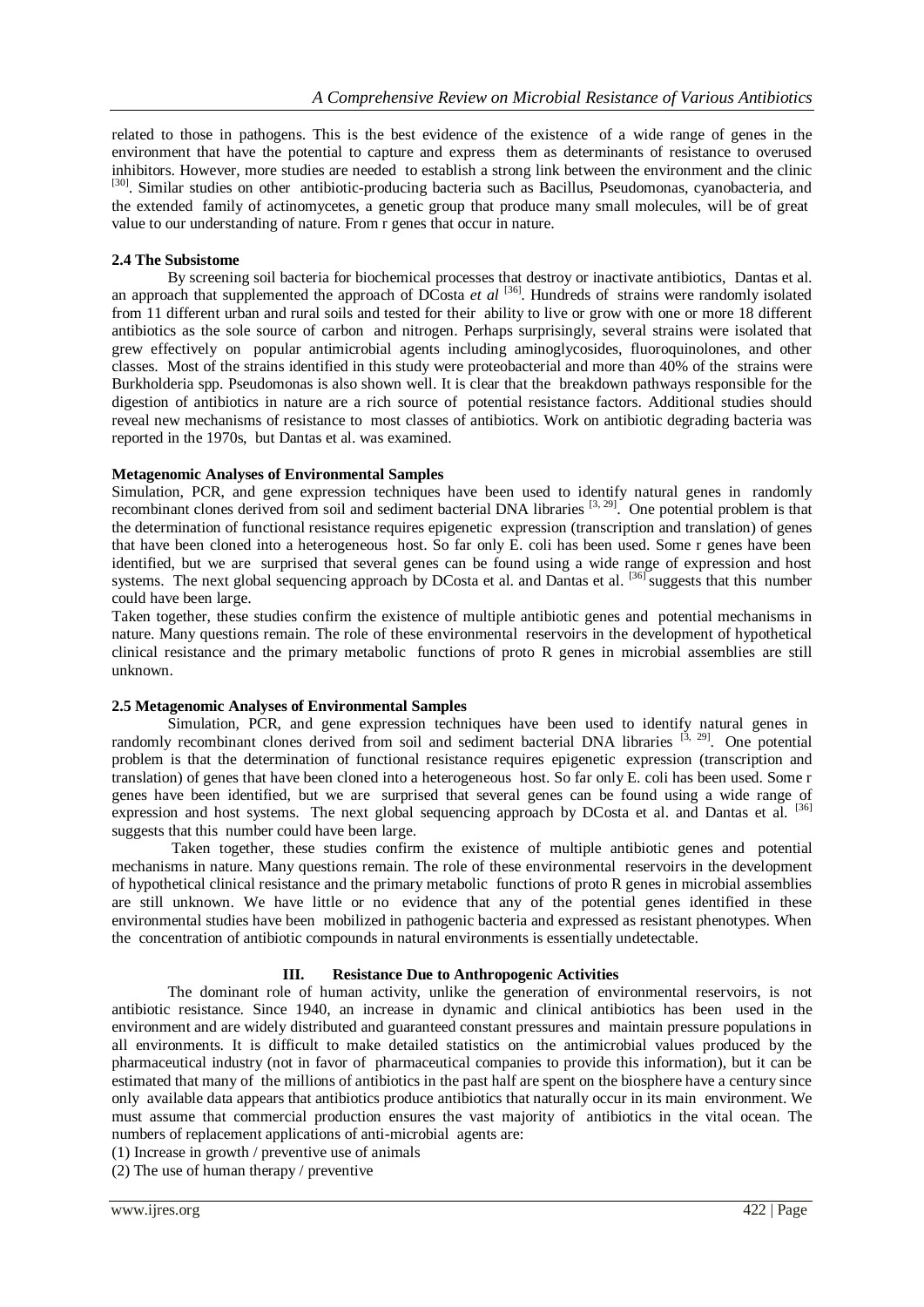- (3) Therapeutic / preventive use of water culture
- (4) Therapeutic / preventive use of pets
- (5) Insect control / reproduction of plants and agriculture
- (6) Use dynamic transportation shower delivery and hand care products of household cleaning

(7) Cultural infertility, reproduction and selection in research and industry. It should be noted that the use of human therapy shows less than half of the generated commercial antibiotics.

Due to the wide extensive removal of toxic, minerals, disinfectants, printing processes and vital production, the values of harmful anti-essential criminals cannot be made. The fact is that many chemicals are removed to rerepeat to analyse vehicles. Ciprofloxacin in rivers at more than 50 kg per day by drug manufacturers in Hyderabad, in the centre of India <sup>[34]</sup>, the most terrible stories of the horror due to removal of irresponsible; However, comparable levels of pollution may occur (non-) somewhere elsewhere in the world. Apart from providing a wide range of resistance species in all bacterial generations (this information has not yet been published), physiological damage cannot be overcome by local residents, birds, animals and animals [28.31]. Many types of human activities, including the use of antibiotics in agriculture and aquaculture, non-water antibiotics programs, waste disposal, large environmental reserves, probably full, vacuum genes and objects that other examples And follow genetic studies, genetic studies of sewage treatment plants are shown, they are rich tanks of R genes and resistance objects; Genes are often expanded as jenum islands in plasmids and provide ready resources for resistance collections. Such treated plants, which were created for common welfare, was just bad. The steps to ensure better control over the launch of antibiotics and all users should be immediate and compulsory. Erotic puzzles are found in relation between antibiotics and antibiotics development. Recent studies have shown that the presence of antibiotics and even the integration of resistance coding in Flora, people who are isolated in areas are not provided by modern and non-exhibitions [18, 25.32]

#### **IV. Development of antibiotic resistance**

Antibiotics fights bacteria tend to have a natural process that increases resistance. The resistance process occurs through mutations at the gene level. [22]. Antibiotics cause selection pressure and genes interact with selection pressure <sup>[20]</sup>. Bacteria have the ability to transmit genetic material directly between themselves by transferring plasmids, suggesting that natural selection is not the only mechanism that creates resistance. Broad spectrum antibiotics are prescribed in hospitals as a solution to nosocomial infections. However, it increases resistance [16]. Antibiotics can generally kill most of the bacteria in a colony. However, there may be several colonies of genetically modified bacteria that can lead to resistance  $[23]$ . It was found that the rate of antibioticresistant infections is closely related to the rate of antibiotic use [24]. Resistance can also arise if consumers do not take all of the prescribed antibiotics. After that, the bacteria remain stable and become stronger against antibiotics [20]. Bacteria can accumulate multiple resistance traits over time and can become resistant to multiple classes of antibiotics [25]. For example, resistance to staphylococci to chromosome mutations, ineffective transfer of aminoglycosides to bacteria and enzyme modifications have been observed [16]. An antibiotic alone cannot resist a particular drug. Resistance can be generated with other structurally related compounds of the same class. For example, tetracycline resistance can develop resistance to oxytetracycline, chlortetracycline,  $d$ oxycycline, and minocycline  $[26]$ . Antibiotics have resistance genes that protect their antimicrobial products, and these genes developed resistance to antibiotics long before antibiotics were used  $[27]$ . The various mechanisms of resistance to common drugs are shown in Table 1.

| Antibiotic class | Example(s)                                                | Mode of resistance                                                     |
|------------------|-----------------------------------------------------------|------------------------------------------------------------------------|
| Aminoglycosides  | Gentamicin, Streptomycin, Spectinomycin                   | Phosphorylation, acetylation, nucleotidylation, efflux, altered target |
| P-Lactams        | Penicillins,<br>Cephalosporins,<br>Penems,<br>Monobactams | Hydrolysis, efflux, altered target                                     |
| Glycopeptides    | Vancomycin, Teicoplanin                                   | Reprogramming<br>peptidoglycan biosynthesis                            |
| Tetracyclines    | Minocycline, Tigecycline                                  | Monooxygenation, efflux, altered target                                |
| Macrolides       | Erythromycin, azithromycin                                | Hydrolysis, glycosylation, phosphorylation, efflux, altered target     |
| Lincosamides     | Clindamycin                                               | Nucleotidylation, efflux, altered target                               |

**Table 1: Table representing the mechanism of drug resistance of common antibiotics**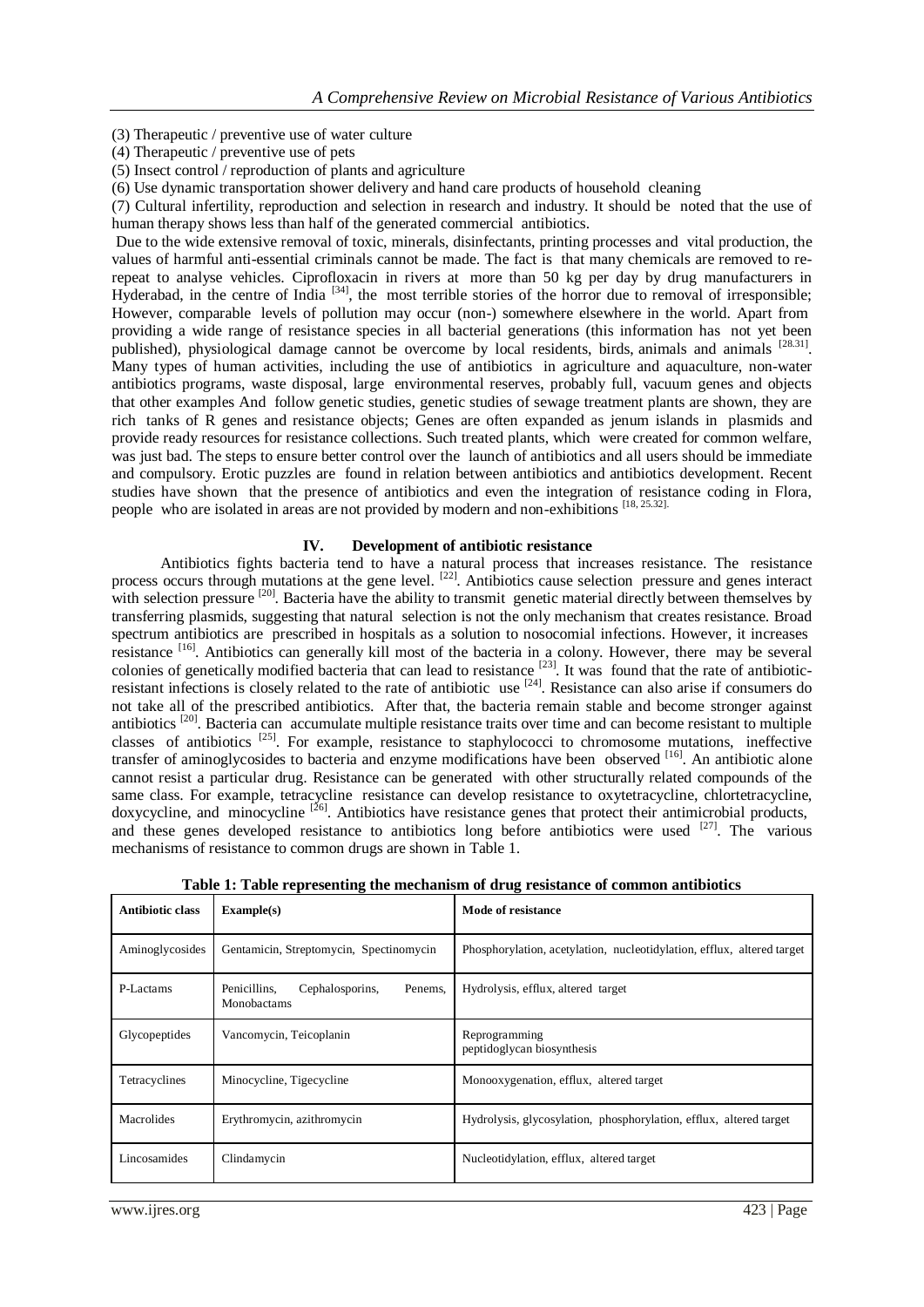| Streptogramins | Synercid         | Carbon-Oxygen lyase,<br>acetylation, efflux, altered target |
|----------------|------------------|-------------------------------------------------------------|
| Phenicols      | Chloramphenicol  | Acetylation, efflux, altered target                         |
| Sulfonamides   | Sulfamethoxazole | Efflux, altered target                                      |
| Lipopeptides   | Daptomycin       | Altered target                                              |



**Fig 2: Development of Antibiotic resistance in** *E. coli*

# **V. Consequence of antibiotic resistance**

Organisms resistant to antibiotics are known as superbugs. This is not only a problem for laboratories, but it has become a global threat, responsible for the rising number of deaths and life-threatening infections <sup>[28]</sup>. The effects of this infection intensify in unstable situations such as civil unrest, violence, famine, and natural disasters  $^{[29]}$ . The World Health Organization (WHO)  $^{[29]}$  warns that the post-antibiotic age is leading to recurrent infections and that minor infections can lead to death if we are not careful about antibiotic resistance. Multi-resistant bacteria cause more deaths worldwide. More than 63,000 patients in the United States die each year from hospital-acquired bacterial infections. An estimated 25,000 patients die each year in Europe from multi-drug resistant bacterial infections (MDR)<sup>[31]</sup>. Many countries are exposed to Staphylococcus aureus infection in hospitals due to the spread of clonal waves. MRSA is spreading rapidly around the world [16]. The estimated costs of multidrug-resistant bacterial infections can lead to additional healthcare costs and decreased productivity <sup>[31]</sup>. It is common for most pharmaceutical companies to sell antibiotics that may not be effective or have no regulatory approvals <sup>[1]</sup>. There are indications that an increased use of antibiotics could lead to a positive correlation with an increased prevalence of resistant microorganisms, while a decrease in the use of antibiotics shows less resistance. There is clear evidence that patients who have been treated with antibiotics in the past are more likely to develop antibiotic resistance  $[22]$ . In addition, the repeated administration of antibiotics from the early phase accelerates the resistance mechanisms <sup>[32]</sup>. Antibiotics stimulate selection pressure for bacterial growth when consumed excessively or irrationally. Individuals and countries are involved in the development of antibiotic resistance  $[22]$ . For example, clarithromycin consumption and resistance in Japan quadrupled between 1993 and 2000 compared to other countries [33].

## **VI. Regulatory issues related to antibiotic resistance**

The same international management guidelines for daily antibiotic activity are not yet available. Therefore, the legal guidelines vary from country to country. Some countries have acted quickly to provide guidance, such as the UK, while others have not yet intervened. As with children in developing countries, the World Health Organization recommends the use of antibiotics only for the treatment of acute dysentery and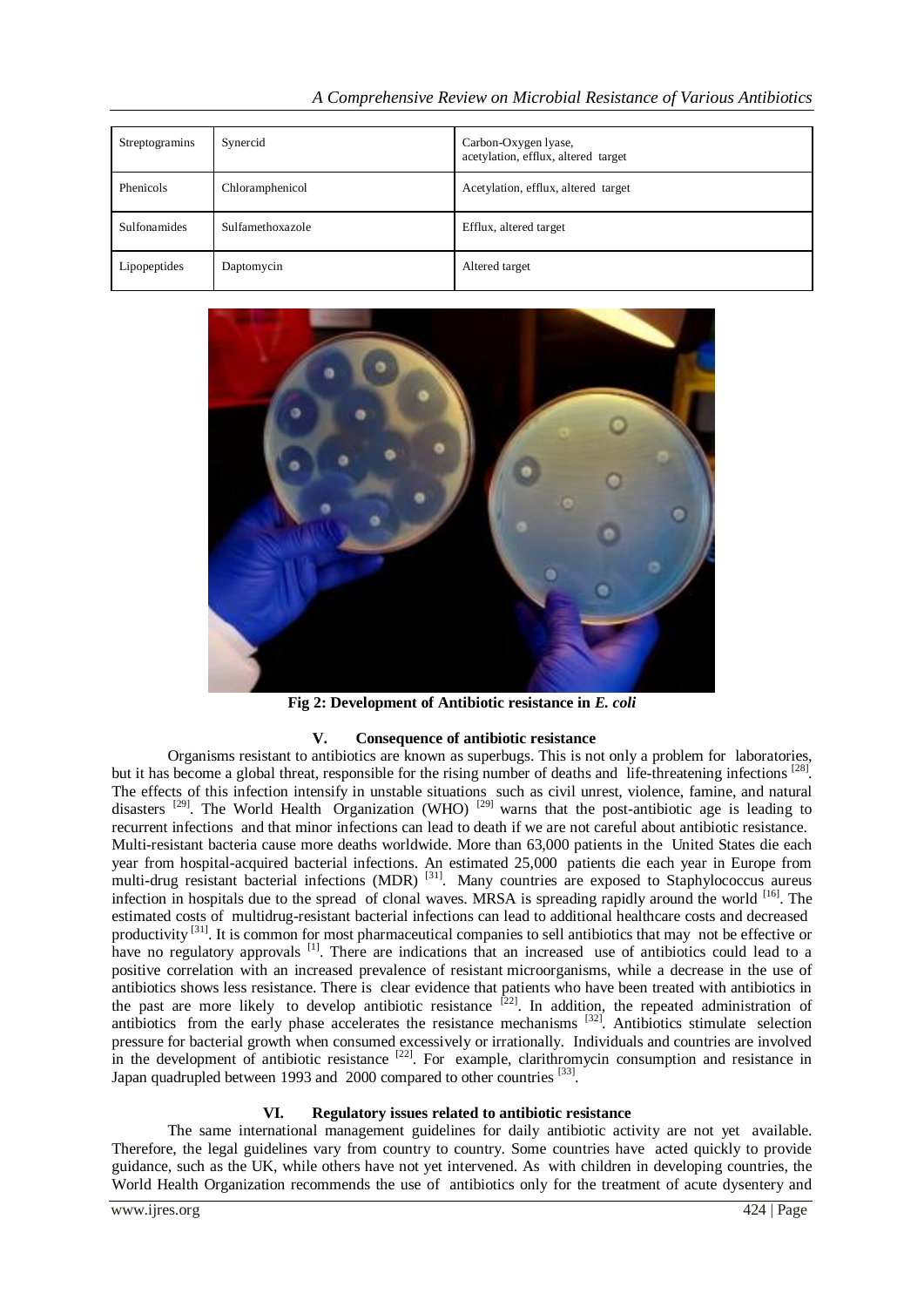cholera [34-35]. Since the beginning of the Industrial Revolution, we have dumped more and more organic and mineral toxins into rivers, streams, oceans, land and air. There are insufficient guidelines in the personal care industry to monitor home health products that are likely to be at higher risk of resistance because these products contain high levels of antibacterial agents <sup>[22]</sup>. Despite the abundance of evidence, there is no room to ignore global antibiotic resistance. Antibiotic resistance can become more common with more antibiotics. The lack of regulation and monitoring of antibiotic use is significant and should be addressed worldwide. Developing countries are more at risk. Developing countries are increasingly burdened by low prices, availability and unnecessary use of antibiotics  $\left[1\right]$ . The use of antibiotics in countries where there is no public health insurance for their citizens is considered to be relatively uncontrollable  $[36]$ . Hence, the irrational use of drugs has become a major problem. According to a survey in the UK, 11.3% of respondents said they did not complete their last antibiotic course as prescribed. When asked why this cycle was not followed, 65% of those questioned said that they felt better or had forgotten an antibiotic in time <sup>[37]</sup>. We are all affected by this complex public health problem. A cross-sectoral problem that affects not only clinical staff and microbiologists, but service staff, industrial actors, professionals and the general public as well. We need to take action to meet this complex challenge. Social awareness, motivation and commitment in the responsible areas as well as strict rules and regulations should be in the foreground. In addition, in all sectors, we need to take dual action on the proper use of antibiotics, best management practices and behavioral changes to address this public health burden. The use of modern technology can help the patient with the timely use of antibiotics <sup>[38]</sup>. Currently, the best-known staphylococcus from Staphylococcus aureus is gram-positive <sup>[16]</sup>. This pathogen causes fear because the antibiotic resistance is greatly increased. Staphylococcus aureus has been associated with humans in the recent past and is sometimes misunderstood <sup>[16]</sup>. These tendencies lead to high levels of resistance, which leads to immediate risks to human health. In particular, the irrationality observed in the use of antibiotics in cattle. Animals are given antibiotics to help them grow faster and prevent disease. In agriculture, strict regulations are required to limit adverse effects. The treatment of bacterial infections becomes more intense every day. The infection continues with antibiotic resistance. Treatment failure is often due to antibiotic resistance and multiple resistances, such as tuberculosis. Modern and effective antibiotics with no known resistance to bacteria are in great demand. Alternative therapies to combat bacterial infections are being explored. Passive immunization or the administration of non-immunized antibodies has been shown to be effective in preventing bacterial infections [39]. Another effective intervention is phage therapy, while phage's are used to treat pathogenic bacterial infections <sup>[40]</sup>. There are several new classes of antibiotics for combating antibiotic resistance in the pipeline for clinical trials <sup>[41]</sup>. Intervention strategies focus not only on goals, but also on biological networks that can help develop new antibacterial therapies  $[42]$ . Combination therapies that combine antibiotics with antibiotic-enhancing phage have shown the potential for a promising antimicrobial intervention<sup>[4]</sup>.

## **VII. CONCLUSIONS**

Antibiotic resistance is always high around the world. Despite measures taken by some W.T.O.( World Trade Organization ) member states, the use of antibiotics in humans, animals and agriculture is increasing. The high economic burden on the health system has become an immediate problem due to long hospital stays, isolated wards, strict infection control measures and treatment failures. Public health executives must put in place a comprehensive, coordinated national and international monitoring system, continuous analysis and mandatory reporting system for antibiotic resistance. Both local and global guidelines must be traditional and must be followed to prevent excessive and improper use of antibiotics.

#### **REFERENCES**

- [1]. Levy SB, Marshall B: Antibacterial resistance worldwide: causes, challenges and responses. Nat Med. 2004, 10:122–129. 10.1038/nm1145
- [2]. Maranan MC, Moreira B, Boyle-Vavra S, et al.: Antimicrobial resistance in staphylococci: Epidemiology, molecular mechanisms, and clinical relevance. Infect Dis Clin North Am. 1997, 11:813–849. 10.1016/S0891-5520(05)70392-5
- [3]. Levy SB: From tragedy the antibiotic age is born . The Antibiotic Paradox. Springer; 1992. 1– 12.
- [4]. Aminov RI: A brief history of the antibiotic era: lessons learned and challenges for the future . Front Microbiol. 2010, 1:134. 10.3389/fmicb.2010.00134
- [5]. Davies J, Davies D: Origins and evolution of antibiotic resistance. Microbiol Mol Biol Rev. 2010, 74:417–433. 10.1128/MMBR.00016-10
- [6]. Chopra R, Alderborn G, Podczeck F, et al.: The influence of pellet shape and surface properties on the drug release from uncoated and coated pellets. Int J Pharm. 2002, 239:171– 178. 10.1016/S0378-5173(02)00104-7
- [7]. Levy SB: The challenge of antibiotic resistance. Scientific American. 1998, 278:32–39. 8. Grigoryan L, Burgerhof JG, Haaijer-Ruskamp FM, et al.: Is self-medication with antibiotics in Europe driven by prescribed use?. J Antimicrob Chemother. 2007, 59:152– 156. 10.1093/jac/dkl457
- [8]. Overview of Bacteria. (2017). Accessed: June 19: http://www.merckmanuals.com/home/infections/bacterial-infections/overview-of bacteria.
- [9]. Levy SB: Antibiotic Resistance: An Ecological Imbalance, in Ciba Foundation Symposium 207 Antibiotic Resistance: Origins, Evolution, Selection and Spread. Chadwick DJ, Goode J. John Wiley & Sons, Ltd. (ed): Chichester, UK, 2007; 2007. 1:1- 14. 10.1002/9780470515358.ch1